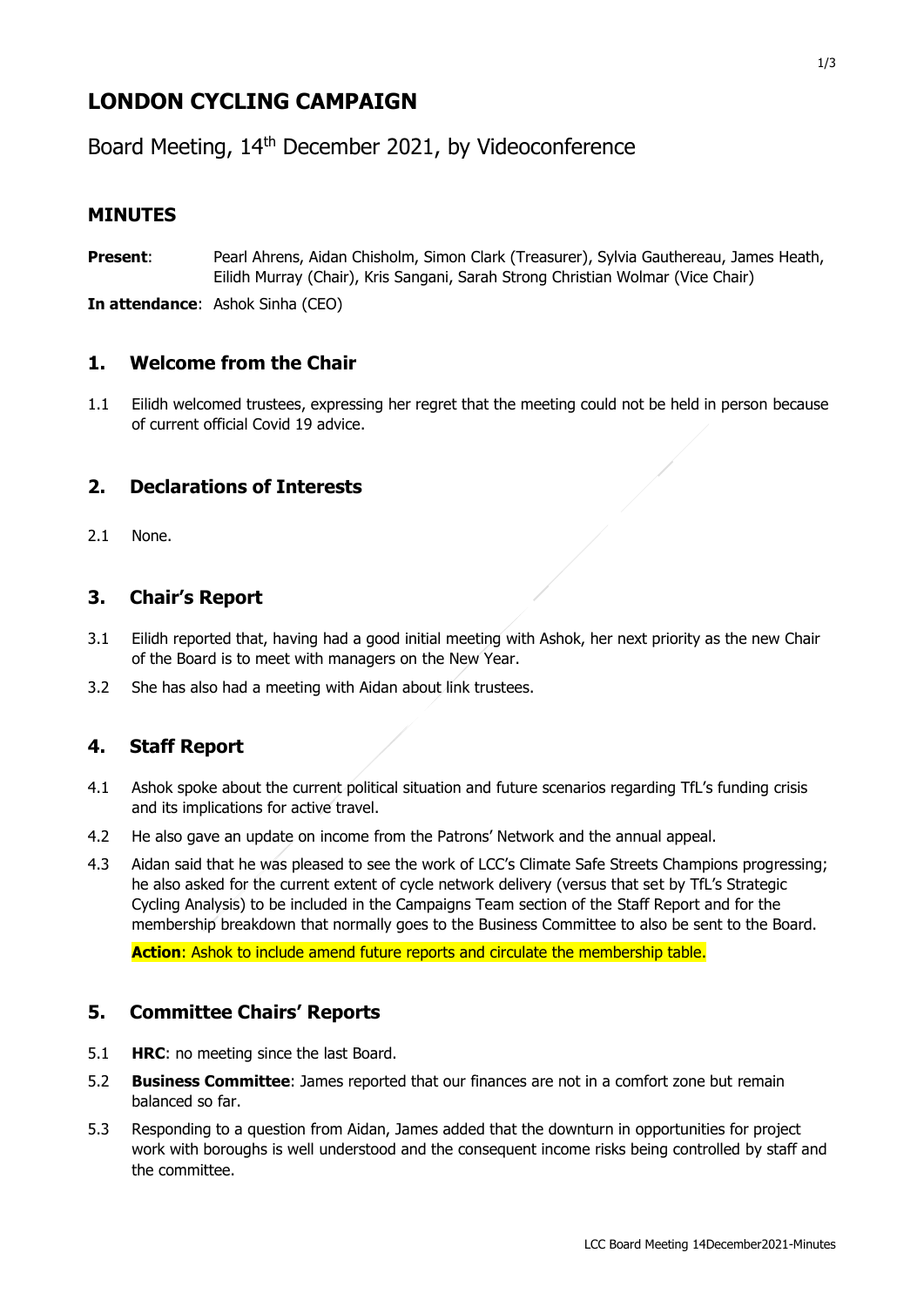#### **6. Diversity & Inclusion**

- 6.1 Kris reported that there had recently been a really productive joint meeting of the trustee and staff working groups.
- 6.2 He noted that:
	- He and staff have been reaching out, in person and via LCC comms channels, for potential BAME co-optees to the working group (and, eventually to the Board). Progress is expected in the New Year.
	- LCC is making good progress through a number of activities, e.g. our Cycle Buddies project and Affiliates programme.
	- Staff are simultaneously expanding the description of our work and achievements so far on the website so people can monitor our progress and get involved.
	- LCC has good and widening links with BAME groups.
	- Staff are looking to source new recruitment software and exploring the potential for (part) funded internships.
	- LCC is part of the TfL D&I network.
	- The working groups is looking to establish more subgroups (we have only one at present i.e. the Women's group).
	- There will be D&I training at the Board Awayday.
- 6.3 Kris added that another trustee is needed on the working group: interested trustees should contact him. Sarah said she would liaise with Kris on how she may be able to contribute, short of joining the working group.
- 6.4 Kris concluded by thanking Stewart Dring on the staff team for his really hard work in the past few months.

# **7. Link Trustees**

- 7.1 Aidan ran through his paper, noting that the last update to the list of link trustees was in March 2021.
- 7.2 The Board discussed the role of link trustees. Points raised included: the need to better explain to groups what the purpose of these links are; and that it is important not to oversell what trustees can do (as compared to the staff team, which provides dedicated support).
- 7.3 Ashok said that simply being a connection to the centre and a sounding board is a worthwhile function to perform.
- 7.4 Bearing in mind recent departures from the Board, the following re-allocations were made: Newham and Enfield to Kris; Redbridge to Christian; Bexley to Sarah.

**Action**: Ashok to circulate the current group co-ordinator list.

#### **8. TfL Matters**

- 8.1 The Board continued its discussion of the TfL funding situation with Ashok summarising how LCC would likely play the different foreseeable scenarios.
- 8.3 The Board also discussed TfL's recent "see both sides" behaviour change video that LCC had strongly objected to, alongside most other active travel NGOs. Ashok explained that the video was intended to serve the Mayor/TfL's Vision Zero objectives, and ran through the reasons why we did not believe it